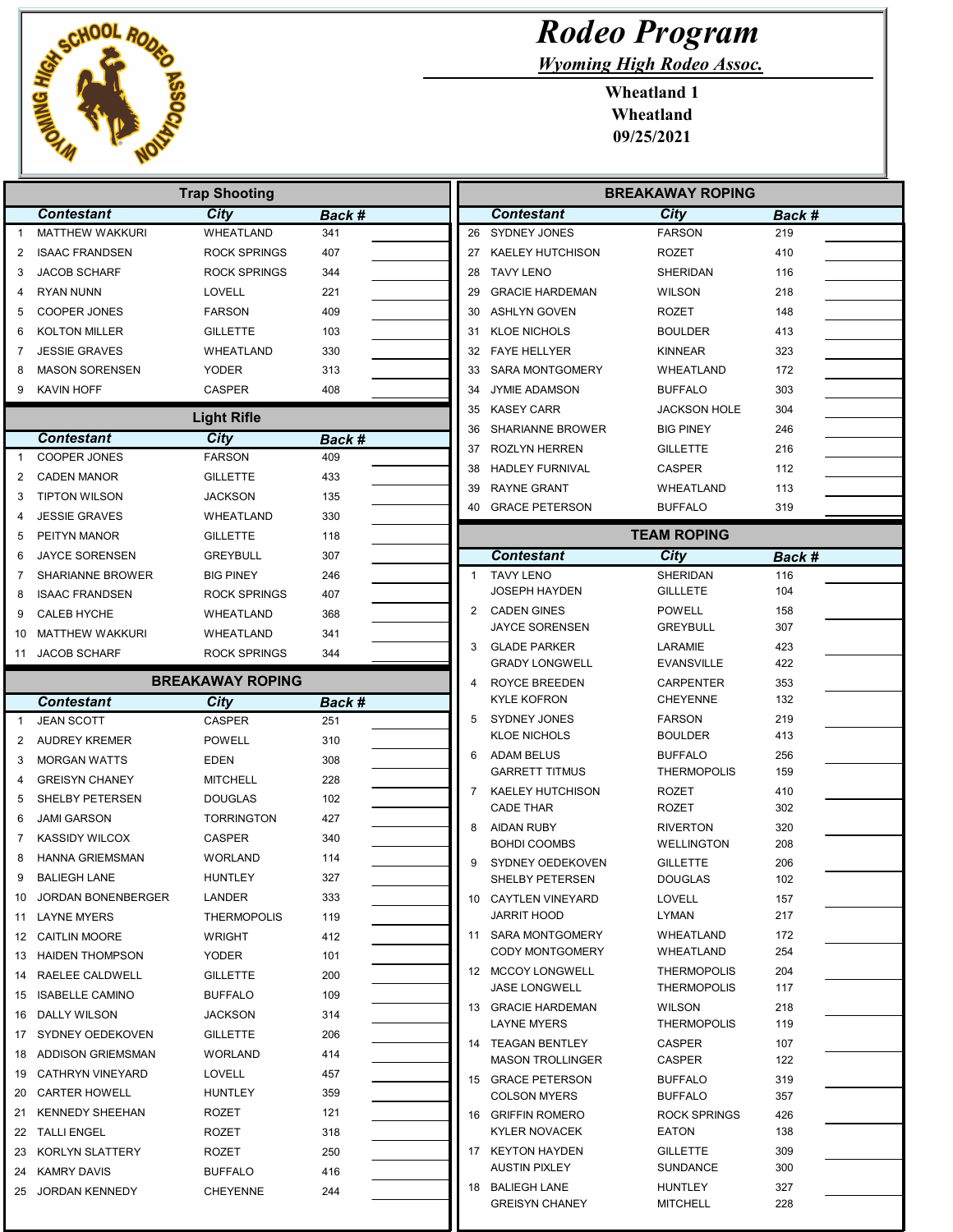

## Rodeo Program

Wyoming High Rodeo Assoc.

| <b>TEAM ROPING</b> |                                           |                                    |            | <b>TIE DOWN CALF ROPING</b> |                |                                           |                                |            |
|--------------------|-------------------------------------------|------------------------------------|------------|-----------------------------|----------------|-------------------------------------------|--------------------------------|------------|
|                    | <b>Contestant</b>                         | City                               | Back #     |                             |                | <b>Contestant</b>                         | City                           | Back #     |
|                    | 19 AUDREY KREMER                          | <b>POWELL</b>                      | 310        |                             | $\overline{4}$ | <b>KOLTON MILLER</b>                      | <b>GILLETTE</b>                | 103        |
|                    | <b>COY THAR</b>                           | <b>ROZET</b>                       | 100        |                             | 5              | <b>CORD HERRING</b>                       | <b>VETERAN</b>                 | 131        |
| 20                 | <b>HAIDEN THOMPSON</b>                    | <b>YODER</b>                       | 101        |                             | 6              | <b>HAZEN CAMINO</b>                       | <b>BUFFALO</b>                 | 316        |
|                    | <b>JACE MAYFIELD</b>                      | <b>MIDWEST</b>                     | 205        |                             | 7              | <b>BROC SCHWARTZKOPF</b>                  | <b>DOUGLAS</b>                 | 120        |
| 21                 | DILLON JOHNSON                            | BELT                               | 162        |                             | 8              | RODEE BROW                                | WHEATLAND                      | 153        |
|                    | <b>JADE ESPENSCHEID</b>                   | <b>BIG PINEY</b>                   | 111        |                             | 9              | SID PETERSEN                              | <b>TORRINGTON</b>              | 311        |
|                    | 22 CAM JOHNSON<br><b>CAEL ESPENSCHEID</b> | <b>BUFFALO</b><br><b>BIG PINEY</b> | 324<br>411 |                             | 10             | <b>TALON LARSON</b>                       | <b>GILLETTE</b>                | 332        |
|                    |                                           |                                    |            |                             | 11             | ADAM BELUS                                | <b>BUFFALO</b>                 | 256        |
|                    | 23 JASE WILSON<br><b>WYATT RAMSOUR</b>    | <b>GILLETTE</b><br><b>CASPER</b>   | 202<br>133 |                             |                | 12 CADE THAR                              | <b>ROZET</b>                   | 302        |
|                    | 24 TATE BISHOP                            | <b>BURNS</b>                       | 105        |                             | 13             | <b>CODY MONTGOMERY</b>                    | WHEATLAND                      | 254        |
|                    | <b>JHETT LONGWELL</b>                     | <b>THERMOPOLIS</b>                 | 317        |                             | 14             | <b>TEAGAN BENTLEY</b>                     | <b>CASPER</b>                  | 107        |
|                    | 25 TELL TAVEGIE                           | NEWCASTLE                          | 261        |                             | 15             | <b>CORYJAMES BOMHOFF</b>                  | <b>CHEYENNE</b>                | 257        |
|                    | PATE TAVEGIE                              | NEWCASTLE                          | 337        |                             | 16             | <b>TELL TAVEGIE</b>                       | <b>NEWCASTLE</b>               | 261        |
| 26                 | <b>HANNA GRIEMSMAN</b>                    | <b>WORLAND</b>                     | 114        |                             | 17             | JOSEPH HAYDEN                             | <b>GILLLETE</b>                | 104        |
|                    | KOLTON MILLER                             | <b>GILLETTE</b>                    | 103        |                             | 18             | <b>KEYTON HAYDEN</b>                      | <b>GILLETTE</b>                | 309        |
| 27                 | HADLEY FURNIVAL                           | <b>CASPER</b>                      | 112        |                             | 19             | <b>KYLER CLARK</b>                        | <b>YODER</b>                   | 211        |
|                    | <b>KASHTON REYNOLDS</b>                   | ROZET                              | 207        |                             | 20             | <b>TEAGEN BINDER</b>                      | <b>MERINO</b>                  | 150        |
| 28                 | <b>COLTON COFFMAN</b>                     | <b>LUSK</b>                        | 229        |                             | 21             | <b>JAYCE SORENSEN</b>                     | <b>GREYBULL</b>                | 307        |
|                    | RODEE BROW                                | WHEATLAND                          | 153        |                             | 22             | <b>GLADE PARKER</b>                       | LARAMIE                        | 423        |
| 29                 | <b>RAYNE GRANT</b>                        | WHEATLAND                          | 113        |                             |                | 23 KYLE KOFRON                            | <b>CHEYENNE</b>                | 132        |
|                    | NICHOLAS ALBRECHT                         | SHERIDAN                           | 247        |                             | 24             | <b>CAM JOHNSON</b>                        | <b>BUFFALO</b>                 | 324        |
| 30                 | KORLYN SLATTERY<br><b>TALLI ENGEL</b>     | ROZET<br>ROZET                     | 250<br>318 |                             | 25             | <b>JACE MAYFIELD</b>                      | <b>MIDWEST</b>                 | 205        |
|                    |                                           | <b>GILLETTE</b>                    |            |                             | 26             | AUSTIN PIXLEY                             | <b>SUNDANCE</b>                | 300        |
| 31                 | <b>HAYDEN WELSH</b><br>LAINE LINNEMAN     | <b>ROZET</b>                       | 335<br>334 |                             | 27             | JACE ROURKE                               | <b>GILLETTE</b>                | 406        |
|                    | 32 ADDISON GRIEMSMAN                      | <b>WORLAND</b>                     | 414        |                             | 28             | CHAZ CONDOS                               | LYMAN                          | 110        |
|                    | <b>CAITLIN MOORE</b>                      | <b>WRIGHT</b>                      | 412        |                             | 29             | <b>COY THAR</b>                           | <b>ROZET</b>                   | 100        |
| 33                 | SID PETERSEN                              | <b>TORRINGTON</b>                  | 311        |                             | 30             | <b>CANNON CAMPBELL</b>                    | <b>SHOSHONI</b>                | 201        |
|                    | KYLER CLARK                               | <b>YODER</b>                       | 211        |                             | 31             | <b>MASON SORENSEN</b>                     | <b>YODER</b>                   | 313        |
| 34                 | <b>CHAZ CONDOS</b>                        | <b>LYMAN</b>                       | 110        |                             | 32             | JASE LONGWELL                             | <b>THERMOPOLIS</b>             | 117        |
|                    | <b>BRAXTON CONDOS</b>                     | LYMAN                              | 405        |                             | 33             | <b>HOLDEN SEGELKE</b>                     | <b>BURNS</b>                   | 355        |
| 35                 | <b>SAGE ROMERO</b>                        | <b>ROCK SPRINGS</b>                | 226        |                             |                |                                           |                                |            |
|                    | <b>GATLIN PENDLETON</b>                   | MANILA                             | 222        |                             | 34<br>35       | <b>COLSON MYERS</b><br><b>JARRIT HOOD</b> | <b>BUFFALO</b><br><b>LYMAN</b> | 357<br>217 |
| 36                 | <b>HOLDEN SEGELKE</b>                     | <b>BURNS</b>                       | 355        |                             |                |                                           | <b>WELLINGTON</b>              |            |
|                    | DAYTON TILLMAN                            | WHEATLAND                          | 235        |                             | 36             | <b>BOHDI COOMBS</b>                       |                                | 208        |
|                    | 37 AVA RENO<br>CATHRYN VINEYARD           | <b>GILLETTE</b><br>LOVELL          | 420<br>457 |                             |                | ROYCE BREEDEN                             | CARPENTER                      | 353        |
|                    | 38 BROC SCHWARTZKOPF                      | <b>DOUGLAS</b>                     | 120        |                             |                |                                           | <b>STEER WRESTLING</b>         |            |
|                    | <b>CORD HERRING</b>                       | <b>VETERAN</b>                     | 131        |                             |                | <b>Contestant</b>                         | City                           | Back #     |
|                    | 39 ASHLYN GOVEN                           | ROZET                              | 148        |                             |                | <b>TRENTON SHEEHAN</b>                    | <b>ROZET</b>                   | 312        |
|                    | <b>CANNON CAMPBELL</b>                    | <b>SHOSHONI</b>                    | 201        |                             | 2              | <b>CONNOR WEESE</b>                       | <b>FARSON</b>                  | 351        |
|                    | 40 KALEB MILLER                           | <b>BIG PINEY</b>                   | 429        |                             | 3              | <b>BOHDI COOMBS</b>                       | WELLINGTON                     | 208        |
|                    | <b>COOPER JONES</b>                       | <b>FARSON</b>                      | 409        |                             |                | CHANCE SORENSON                           | ARVADA                         | 143        |
|                    | 41 THOMAS GOOLD                           | <b>DOUGLAS</b>                     | 209        |                             | 5              | <b>CANNON CAMPBELL</b>                    | <b>SHOSHONI</b>                | 201        |
|                    | <b>CONNOR THOMAS</b>                      | <b>CHEYENNE</b>                    | 326        |                             | 6              | <b>KARSON EWING</b>                       | <b>DOUGLAS</b>                 | 224        |
|                    | 42 TALON LARSON                           | <b>GILLETTE</b>                    | 332        |                             |                | <b>JACE MAYFIELD</b>                      | <b>MIDWEST</b>                 | 205        |
|                    | <b>JACE ROURKE</b>                        | <b>GILLETTE</b>                    | 406        |                             | 8              | <b>HOLDEN SEGELKE</b>                     | <b>BURNS</b>                   | 355        |
|                    |                                           | TIE DOWN CALF ROPING               |            |                             | 9              | <b>JASE LONGWELL</b>                      | <b>THERMOPOLIS</b>             | 117        |
|                    | <b>Contestant</b>                         | City                               | Back #     |                             |                | 10 CODY MONTGOMERY                        | WHEATLAND                      | 254        |
|                    | HUNTER HENDERSON                          | <b>GILLETTE</b>                    | 145        |                             |                |                                           | <b>BAREBACK RIDING</b>         |            |
| 2                  | <b>THOMAS GOOLD</b>                       | <b>DOUGLAS</b>                     | 209        |                             |                | <b>Contestant</b>                         | City                           | Back #     |
| 3                  | <b>GATLIN PENDLETON</b>                   | MANILA                             | 222        |                             |                | <b>KC GIBSON</b>                          | <b>PAVILLION</b>               | 212        |
|                    |                                           |                                    |            |                             |                |                                           |                                |            |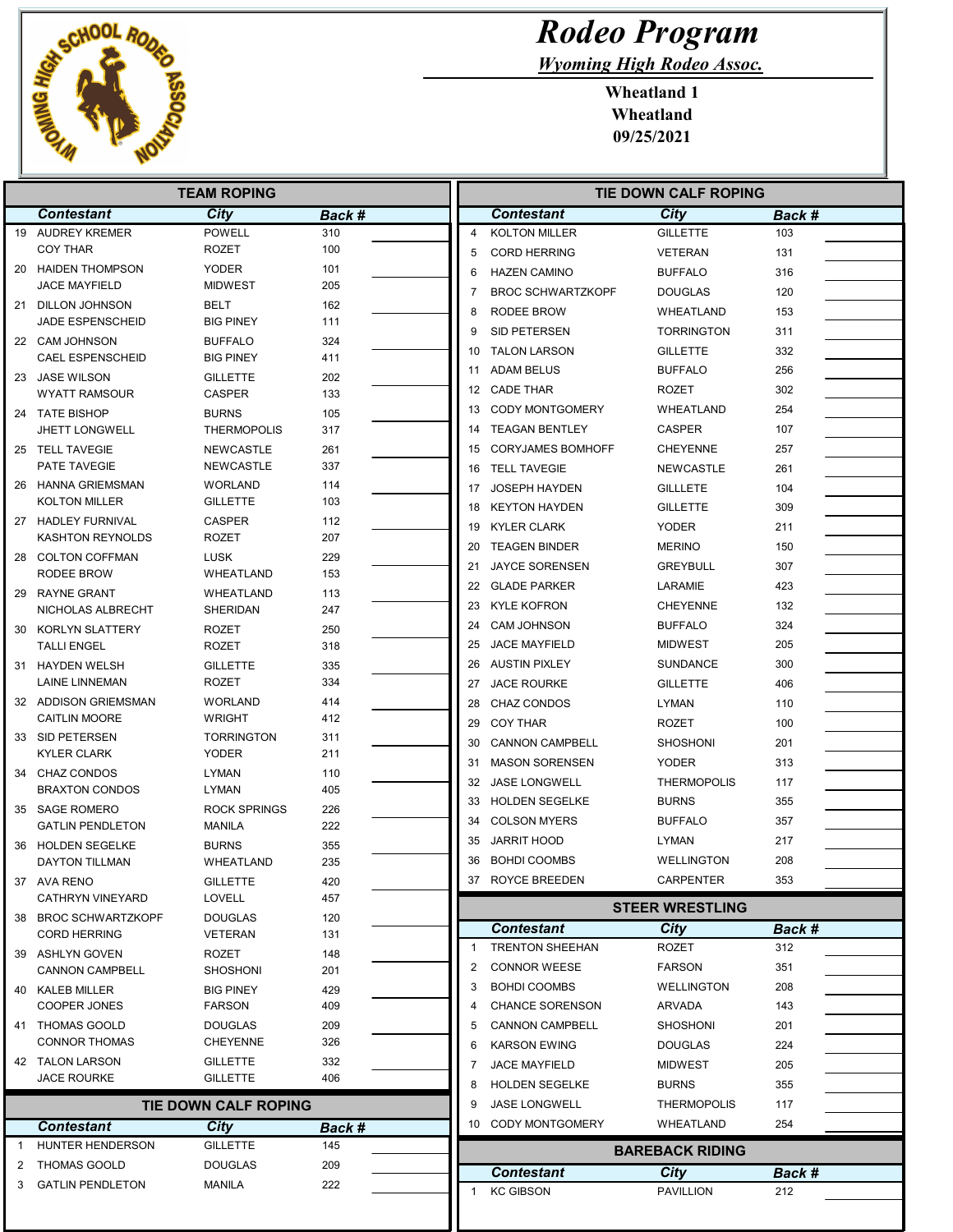

| <b>Rodeo Program</b> |  |  |
|----------------------|--|--|
|                      |  |  |

Wyoming High Rodeo Assoc.

| <b>BAREBACK RIDING</b> |                                         |                                    |            | <b>BARREL RACING</b>            |                   |        |
|------------------------|-----------------------------------------|------------------------------------|------------|---------------------------------|-------------------|--------|
|                        | <b>Contestant</b>                       | City                               | Back #     | <b>Contestant</b>               | City              | Back # |
| $\overline{2}$         | COY MONTGOMERY                          | <b>WHEATLAND</b>                   | 171        | 16 DEBLIN COLE                  | <b>SHERIDAN</b>   | 348    |
| 3                      | <b>TUKER CARRICATO</b>                  | <b>SARATOGA</b>                    | 328        | 17 HADLEY FURNIVAL              | <b>CASPER</b>     | 112    |
|                        | JASPUR BROWER                           | <b>BIG PINEY</b>                   | 144        | <b>JAMI GARSON</b><br>18        | <b>TORRINGTON</b> | 427    |
| 5                      | <b>ROEDY FARRELL</b>                    | <b>THERMOPOLIS</b>                 | 210        | <b>HAILEY HUSHBECK</b><br>19    | <b>CHEYENNE</b>   | 231    |
|                        |                                         | <b>SADDLE BRONC</b>                |            | 20<br>RAELEE CALDWELL           | <b>GILLETTE</b>   | 200    |
|                        | <b>Contestant</b>                       | City                               | Back #     | <b>JORDAN KENNEDY</b><br>21     | <b>CHEYENNE</b>   | 244    |
| 1                      | <b>ROADY MARSH</b>                      | <b>MINATARE</b>                    | 225        | 22 GRACE PETERSON               | <b>BUFFALO</b>    | 319    |
| 2                      | <b>MILES ASHURST</b>                    | <b>LUSK</b>                        | 234        | <b>EVA SCRITCHFIELD</b><br>23   | MEEKER            | 360    |
| 3                      | <b>RYAN NUNN</b>                        | LOVELL                             | 221        | SIDNEY DELANCEY<br>24           | LARAMIE           | 127    |
| 4                      | <b>CAMERON CARPENTER</b>                | MANVILLE                           | 282        | <b>CEDAR STEWART</b><br>25      | <b>BIG PINEY</b>  | 321    |
| 5                      | KAVIN HOFF                              | <b>CASPER</b>                      | 408        | ROBERTA CORDINGLY<br>26         | WHEATLAND         | 123    |
| 6                      | JAKE SCHLATTMANN                        | <b>GREYBULL</b>                    | 215        | <b>CAITLIN MOORE</b><br>27      | <b>WRIGHT</b>     | 412    |
| 7                      | <b>JASE LONGWELL</b>                    | <b>THERMOPOLIS</b>                 | 117        | 28<br><b>EMILY AMICK</b>        | <b>MEEKER</b>     | 173    |
| 8                      | <b>COLBY SMITH</b>                      | <b>BURNS</b>                       | 262        | SHELBY PETERSEN<br>29           | <b>DOUGLAS</b>    | 102    |
| 9                      | <b>NORRIS GRAVES</b>                    | <b>CLEARMONT</b>                   | 199        | <b>JADEA GRAVES</b><br>30       | <b>WHEATLAND</b>  | 248    |
| 10                     | <b>COLTON WAGONER</b>                   | <b>GILLETTE</b>                    | 141        | <b>KAMRY DAVIS</b><br>31        | <b>BUFFALO</b>    | 416    |
|                        |                                         |                                    |            | 32 DALLY WILSON                 | <b>JACKSON</b>    | 314    |
|                        |                                         | <b>BULL RIDING</b>                 |            | SYDNEY OEDEKOVEN<br>33          | <b>GILLETTE</b>   | 206    |
|                        | <b>Contestant</b>                       | City                               | Back #     | 34 FAYE HELLYER                 | <b>KINNEAR</b>    | 323    |
| 1                      | <b>ASHTON SLAUGH</b>                    | <b>MANILA</b>                      | 233        | <b>JEAN SCOTT</b><br>35         | <b>CASPER</b>     | 251    |
| 2                      | <b>BRENTON ROSS</b>                     | <b>BUFFALO</b>                     | 137        | <b>HAIDEN THOMPSON</b><br>36    | <b>YODER</b>      | 101    |
| 3                      | <b>AIDAN RUBY</b>                       | <b>RIVERTON</b>                    | 320        | <b>GREISYN CHANEY</b><br>37     | <b>MITCHELL</b>   | 228    |
| 4                      | <b>BRENSON BARTLETT</b>                 | <b>CHEYENNE</b>                    | 403        | 38<br><b>ASHLYN GOVEN</b>       | <b>ROZET</b>      | 148    |
| 5                      | <b>BUSKIN WILSON II</b>                 | <b>JACKSON</b>                     | 253        | <b>CAYTLEN VINEYARD</b><br>39   | <b>LOVELL</b>     | 157    |
| 6                      | <b>HAYDEN WELSH</b>                     | <b>GILLETTE</b>                    | 335        | <b>MACKENZIE WOOD</b><br>40     | <b>DAYTON</b>     | 169    |
| 7                      | <b>COLTON COFFMAN</b>                   | <b>LUSK</b>                        | 229        | <b>BALIEGH LANE</b><br>41       | <b>HUNTLEY</b>    | 327    |
| 8                      | <b>WYATT NORSTEGAARD</b>                | <b>GILLETTE</b>                    | 161        | 42 MORGAN WATTS                 | EDEN              | 308    |
| 9<br>10                | <b>TIPTON WILSON</b><br>LANDEN BROWNLEE | <b>JACKSON</b><br><b>PAVILLION</b> | 135<br>125 | 43 KLOE NICHOLS                 | <b>BOULDER</b>    | 413    |
| 11                     | ROEDY FARRELL                           | <b>THERMOPOLIS</b>                 | 210        |                                 | <b>GOAT TYING</b> |        |
| 12                     | <b>DALTON WILLIS</b>                    | <b>CHEYENNE</b>                    | 417        | <b>Contestant</b>               | City              | Back # |
| 13                     | <b>JASPUR BROWER</b>                    | <b>BIG PINEY</b>                   | 144        | KATHERINE WEESE<br>$\mathbf{1}$ | <b>FARSON</b>     | 404    |
|                        | 14 COLT WELSH                           | <b>GILLETTE</b>                    | 149        | 2<br><b>ISABELLE CAMINO</b>     | <b>BUFFALO</b>    | 109    |
|                        |                                         |                                    |            | <b>CARTER HOWELL</b><br>3       | <b>HUNTLEY</b>    | 359    |
|                        |                                         | <b>BARREL RACING</b>               |            | <b>CLAIRE KNERR</b><br>4        | LARAMIE           | 142    |
|                        | <b>Contestant</b>                       | City                               | Back #     | <b>TAVY LENO</b><br>5           | SHERIDAN          | 116    |
| $\mathbf{1}$           | <b>SYDNEY JONES</b>                     | <b>FARSON</b>                      | 219        | 6<br>ROZLYN HERREN              | <b>GILLETTE</b>   | 216    |
| 2                      | RAYNE GRANT                             | WHEATLAND                          | 113        | SARA MONTGOMERY<br>7            | WHEATLAND         | 172    |
| 3                      | ADELINE NORSTEGAARD                     | <b>GILLETTE</b>                    | 331        | <b>HAIDEN THOMPSON</b><br>8     | <b>YODER</b>      | 101    |
| 4                      | <b>CATHRYN VINEYARD</b>                 | LOVELL                             | 457        | PEITYN MANOR<br>9               | <b>GILLETTE</b>   | 118    |
| 5                      | <b>TALLI ENGEL</b>                      | ROZET                              | 318        | <b>MORGAN WATTS</b><br>10       | EDEN              | 308    |
| 6                      | <b>MAKENZI SCOTT</b>                    | <b>ROCK SPRINGS</b>                | 151        | <b>KAELEY HUTCHISON</b><br>11   | ROZET             | 410    |
| 7                      | <b>LAYNE MYERS</b>                      | <b>THERMOPOLIS</b>                 | 119        | 12 ASPEN TURNER                 | LARAMIE           | 425    |
| 8                      | <b>CARTER HOWELL</b>                    | HUNTLEY                            | 359        | 13 RAYNE GRANT                  | WHEATLAND         | 113    |
| 9                      | <b>ALYX BOLTON</b>                      | ROCK SPRINGS                       | 106        | <b>CAITLIN MOORE</b><br>14      | <b>WRIGHT</b>     | 412    |
| 10                     | <b>ISABELLE CAMINO</b>                  | <b>BUFFALO</b>                     | 109        | <b>JYMIE ADAMSON</b><br>15      | <b>BUFFALO</b>    | 303    |
| 11                     | AVA RENO                                | <b>GILLETTE</b>                    | 420        | 16 TALLI ENGEL                  | ROZET             | 318    |
| 12                     | KATHERINE WEESE                         | <b>FARSON</b>                      | 404        | 17 RAELEE CALDWELL              | <b>GILLETTE</b>   | 200    |
| 13                     | MADISYN KEITH                           | CASPER                             | 170        | KENNEDY SHEEHAN<br>18           | ROZET             | 121    |
|                        | 14 KASEY CARR                           | <b>JACKSON HOLE</b>                | 304        | JORDAN BONENBERGER<br>19        | LANDER            | 333    |
|                        | 15 AUDREY KREMER                        | <b>POWELL</b>                      | 310        |                                 |                   |        |
|                        |                                         |                                    |            |                                 |                   |        |